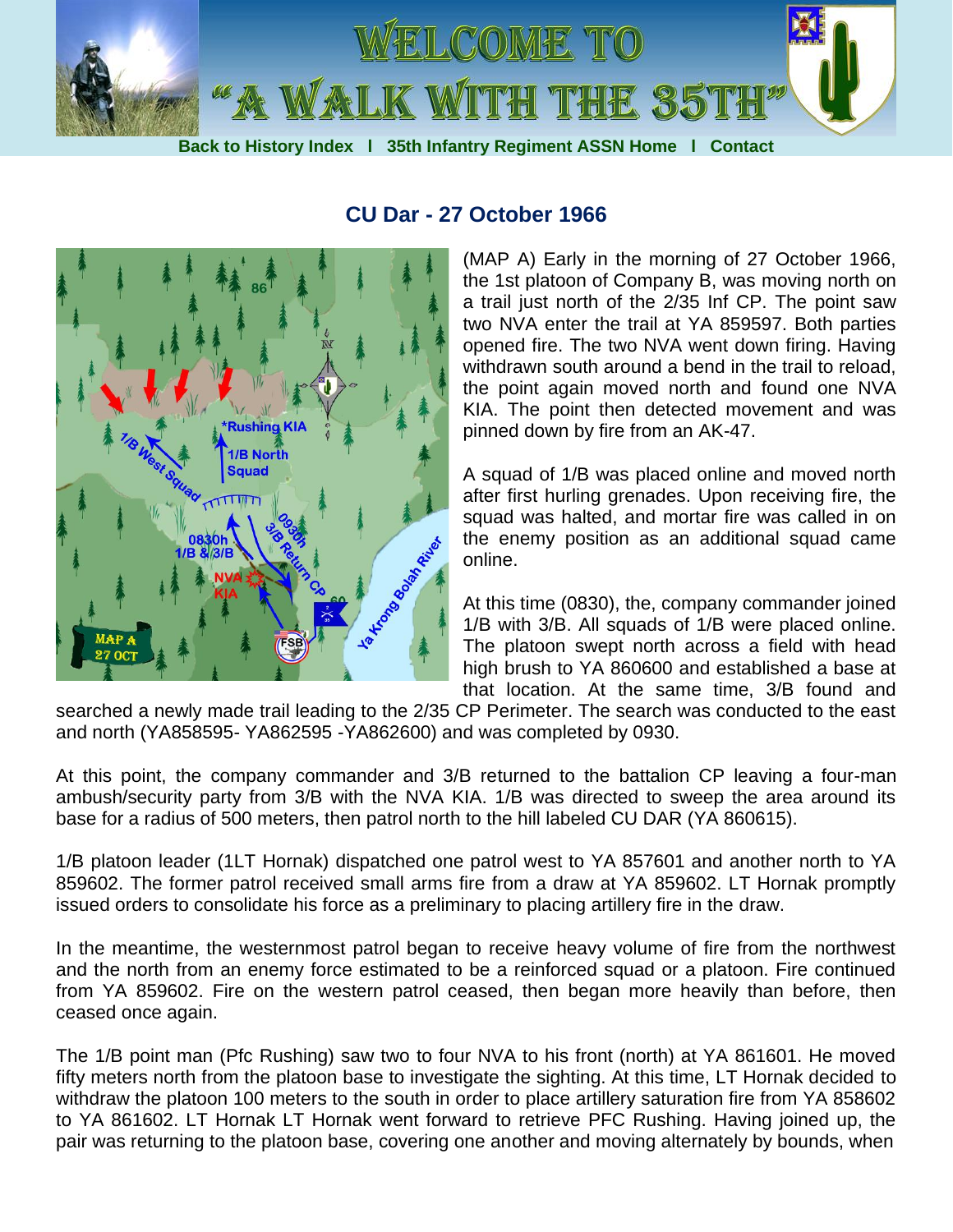an NVA shot both of them with an AK-47. PFC Rushing was killed, and LT Hornak was wounded in the groin. The latter crawled the remainder of the way to the platoon base.

Enemy fire was then received from three NVA at YA 858602, four NVA at YA 860601, and four NVA at YA 861601. In addition, an enemy sniper was located at YA 861599. Two other snipers, firing occasional shots into the CP area without results, were located southwest of the platoon CP. Platoon members observed two casualties inflicted on the enemy force at YA 861601. One NVA received a shotgun blast in the face and another NVA's arm was shot off by a LMG. Bravo Company CO, CPT McQuillen, prepared to reinforce.



(MAP B) Co B (-) departed the 2/35 CP at 1130. Perimeter security was maintained by 2/3/D/65 Engr, 3/3/D/65 Engr, and headquarter personnel all under the command of the battalion communications officer, CPT Grimes. Co B picked up the security party left with the NVA body and linked up with 1/B shortly thereafter.

The company commander placed 3/B online on the left (west) at YA859600, facing north. A Squad from 2/B was designated to evacuate the wounded platoon leader. At this juncture, an 81mm mortar round fired by the Company B, 81mm Mortar Section, burst in the trees and inflicted slight wounds on two men from 1/B and one man from 3/B. The carrying party then evacuated all four

wounded.

At this point in time, Company B was deployed with 1/B and 3/B online facing north at YA 860600 and YA 859600, respectively. 2/B (-) was in reserve fifty meters to the rear, 3/B was on the edge of a steep slope which descended fifty feet into a thick brush covered draw. The company lay down a heavy base of fire and 1/B attempted to move forward. Heavy enemy automatic small arms fire pinned 1/B down and the company commander reinforced with a squad from 2/B.

Company B again put up a heavy volume of fire, including extensive use of M-79 shot shell cartridges. M-79 HE (high-explosive) ammunition was ineffective as the rounds failed to explode because of the short range to the target. 3/B (Reinforced) then crawled forward fifty meters to a ledge on the edge of the draw (YA 861601). Enemy fire had ceased just prior to their arrival at the ledge.

The platoon had proceeded approximately ten meters down the ledge when, at 1315, the company commander was informed that fighter aircraft would be available in ten minutes. 1/B withdrew to the ledge and the FAC (COMPOSE 05) placed the air strike with extreme accuracy on the two locations most likely to be used by the NVA forces as ambush sites. Napalm was used at YA 861602 while bombs and 20mm strafing were placed between YA 858603 and YA 860803.

A poncho and hammock were later found at the former location, and a canteen and other miscellaneous gear at the latter location. The canteen apparently had been blown off an NVA harness and hurled into the air. (The canteen had made and settled into a relatively deep self-inflicted indentation in the ground).